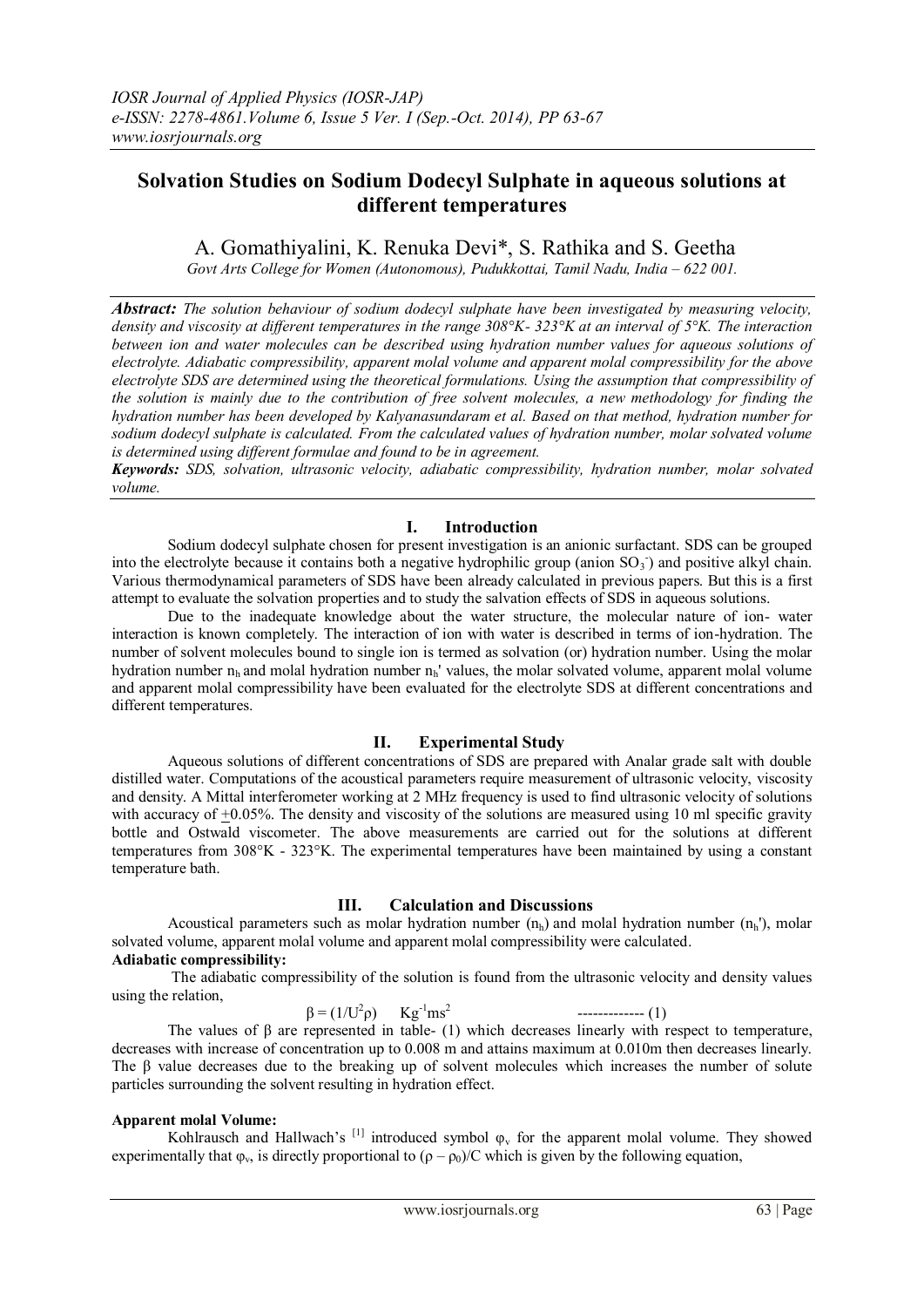$\varphi_v = [1000(\rho - \rho_0) / n_2 \rho_0] + M_2 / \rho_0$  m<sup>3</sup>mole<sup>-1</sup> ---------------- (2)

where,  $\rho$  and  $\rho_0$  be the density of solution and solvent respectively. M<sub>2</sub> is the molecular weight of solute. The apparent molal volume values are calculated and tabulated in table-(1).

The apparent volume has been proven to be a very useful tool in elucidating the structural interactions occurring in the solution. When different salts are added to fixed volume of solvent, that volume gets decreased shown by Watson<sup>[2]</sup>. This result was checked by Holker<sup>[3]</sup>. That is the change in volume after adding the salt to solvent may be positive or negative depending upon the nature of salt, temperature and concentration. For SDS  $\phi_V$  shows a non linear variation that may be either due to contraction in volume of solvent by adsorption of salt or by electrostriction. The negative value of  $\varphi_V$  at higher temperature 323°K indicates the presence of solutesolvent interactions.

### **Hydration Number:**

The degree of hydration is measured by a quantity known as hydration number assigned to each individual ion. The hydration number can be defined as number of solvent molecules per ion, which remains attached to a given ion, long enough to experience its translation movement when solution is formed. The estimated values of hydration number available in literature as well as the definition of hydration itself vary depending on the different features of molecular process attributed by the investigators [4-5]. Solvation properties are also affected by the structure of surrounding molecule. Using the assumption that the compressibility of the solution is mainly due to the free solvent molecules, the methodology of computing salvation number has been recently reported [6-8].

The molar hydration number  $n_h$  is derived from the Passynski's  $[9]$  relation given as follows,

n<sup>h</sup> = [n1 – βN/β0] / n2 -------------- (3)

where  $\beta$  nd  $\beta_0$  be the compressibility of solution and solvent respectively, n<sub>1</sub> is the number of moles of the solvent present in 1000 cc of the solution of molar concentration  $n_2$  and N is the number of moles of the solvent in 1000 cc of the solvent.

The molar hydration number can also be obtained using Barnatt's [10] equation,

n<sup>h</sup> = n1( 1 – Vβ / n1V1β0] / n2 ---------------- (4)

where  $V_1$  is the molar volume of the solvent and  $V = 1000$  cc.

The values of molar hydration number obtained from equations (3) and (4) are in good agreement and found to have non linear variation with respect to increase of temperature and concentration of solution represented in table - (1). This variation may be due to the hydration effect of hydrophilic and hydrophobic part of SDS over the solvent molecules which means the number of solute particles surrounding the solvent varies with concentration and temperature. The magnitude of molar hydration number is high and increases with increase of temperature, because more number of hydrophilic part of SDS is interacting with water molecules. The addition of ions to water causes a disruption or breakdown of the  $H_2O$  structure.

Similarly, the molal hydration number  $n_h$ ' given by Passynski has been computed using the following two relations,  $n_i' = [1 - \frac{\beta}{\beta_0}]N' / n_2'$  --------------- (5)

|     | $\mu_h = 1 - p/p_0 \mu v / \mu_2$   | --------------- UU |
|-----|-------------------------------------|--------------------|
| and | $n_h' = [1 - \beta/\beta_0]n_1/n_2$ | $--------- (6)$    |

where N' is the number of moles of solvent in 1000 gm of solvent and  $n_2$ ' is the molal concentration of the solution.

The values of molal hydration number obtained from equations (5) and (6) are in agreement. The hydration number may be either positive or negative in relation with temperature and molality. In the present system, as the molality increases from lower value, the hydration number decreases and found to be positive. It increases with temperature rise upto 318°K and decreases at 323°K shown in table- (1). This positive value in hydration number reveals the following facts.

- (i) The compressibility of the solution will be less than that of solvent.
- (ii) Solute molecules will gain mobility and have more probability of contacting solvent molecules. This
- may increase the interaction between solute and solvent molecules.
- (iii) In the hydration sphere the solute-solvent interaction is more intensive than solvent-solvent molecules.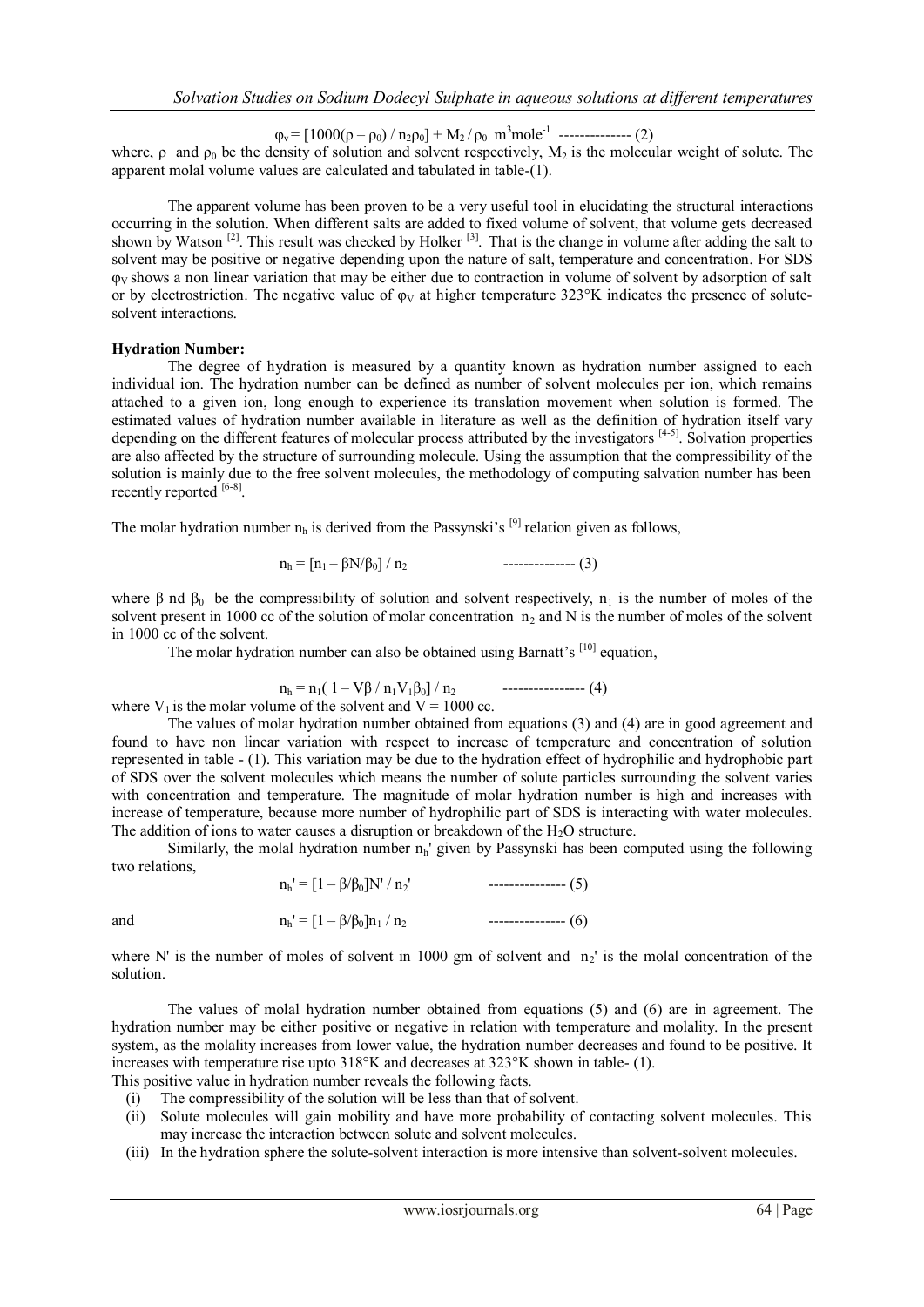#### **Apparent molal compressibility:**

Apparent molal compressibility  $\varphi_k$  of the solute is the compressibility of an amount of solution containing one mole of the solute minus the compressibility of the solvent. It is given by the relation,

$$
\varphi_{k} = [1000(\rho_0 \beta - \beta_0 \rho) / n_2 \rho_0] + M_2 \beta_0 / \rho_0 \qquad \qquad \text{---} \qquad (7)
$$

The above equation is used to find the  $\varphi_k$  value in traditional method. It may also be calculated using the following relations containing hydration number and apparent molal volume as follows,

|     | $\varphi_{\rm k}$ = $-V_1 \beta_0 n_{\rm h}$                  | $---(8)$  |
|-----|---------------------------------------------------------------|-----------|
|     | $\varphi_k = (1000/n_2)(\beta - \beta_0) + \beta_0 \varphi_v$ | $---(9)$  |
| and | $\varphi_k = -n_h V_1 \beta_0 + \varphi_v \beta$              | $---(10)$ |

The unit for  $\varphi_k$  is ml mole<sup>-1</sup>m<sup>2</sup> dyne<sup>-1</sup>. The apparent molal compressibility values have been computed and compared and found to be the same in all equations from (7) to (10) and given in table-(2).

The  $\varphi_k$  shows a non linear variation with concentration as that of  $\varphi_v$ .  $\varphi_k$  values of SDS solutions are negative at all temperatures and concentrations. This indicates ionic, dipolar interactions occurring in these solutions <sup>[11]</sup>. This is because at lower concentrations of SDS, the availability of water molecules are more, hence the chances for the penetration of SDS molecules are highly favoured. From the relations of  $\varphi_k$ , it is clear that the variations in hydration number values are found to be reflected in the variations of apparent molal compressibility.

#### **Molar solvated volume:**

The molar solvated volume  $\varphi_s$  is computed using the following three relations,

 $\varphi_{\rm s} = \mathrm{Vn}_{\rm h} / n_1$  ---------- (11)  $\varphi_{s} = V_1 n_h' (\beta/\beta_0) - (n_h V_1 \Delta \beta / \beta_0)$  ----------- (12) and  $\phi_s = V \Delta \beta / n_2 \beta_0$   $(13)$ 

The  $\varphi_s$  values calculated using the above equations (11) to (13) is found to be in good agreement which is shown in table- (2). The  $\varphi$ <sub>s</sub> values have the same variations as that of hydration number and apparent molal volume. It is observed that  $\varphi_s$  values are dictated more by hydration number than by apparent molal volume.

### **IV. Conclusion**

Various solvation properties of electrolyte sodium dodecyl sulphate were evaluated at different temperatures and different concentrations. Adiabatic compressibility and apparent molal volume are computed for aqueous SDS. The values of molar and molal hydration numbers, apparent molal compressibility and molar solvated volume were computed from different theories available in literatures and found to be in good agreement.

From the investigation, it may be presumed that,

- (i) The negative values of  $\varphi_k$  suggest that SDS is having strong structural breaking influence on the solvent.
- (ii) Ion-dipolar/hydrophilic group interactions occurring between the ions of SDS  $(SO<sub>3</sub>)$ , Na<sup>+</sup>, alkyl group) and (OH) group of water.
- (iii) Ion-hydrophilic group interactions taking place between the ions of SDS and polar parts of water.

#### **References**

- [1]. Kohlrausch, F. and hallwachs, W., *Ann. Phys. Chem.,* 5 (1894) 14.
- [2]. Watson, R., *Phil. Trans. Roy. Soc. London*, 60 (1770) 325.
- [3]. Holker, S., *Phil. Magazine*, 27 (1844) 207.
- [4]. Hinton, J.F. and Amis, H.S., C*hem. Rev.,* 71 (1971) 627.
- [5]. Amis, E. and Hinton, J.F. *Solvent effect on chemical phenomena,* Academic press, pp.126-147 (1973).
- [6]. Kalyanasundaram, S., and Saraswathi, S., *J. Pure and Appl. Phys.,* 31 (1993) 869.
- [7]. Sabesan, R., Kalyanasundaram, S., Saraswathi, S., and Premalatha S., *J. Pure and Appl. ultrason.,* 16 (1994) 21.
- [8]. Varadarajan R., Pia Thomas and Kalyanasundaram, S., *J. Pure and Appl. ultrason.,* 17 (1995) 130.
- [9]. Passynski, A., *Acta. Physico*. Chem., 8 (1930) 385. [9]. Fassynski, A., Actu. 1 hyster. Chem., c.
-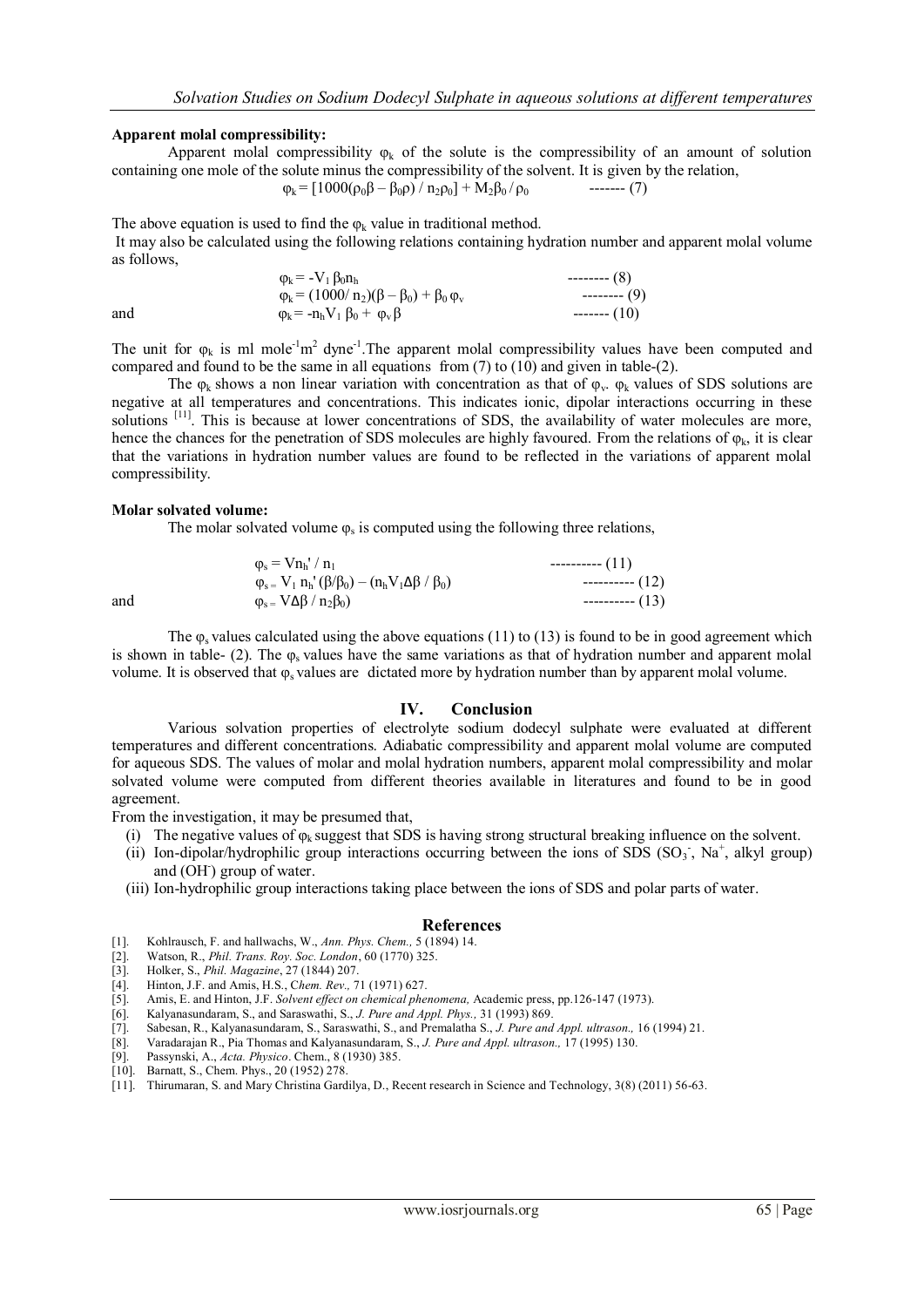## **TABLE - 1**

## **Adiabatic compressibility, apparent molal volume, molar and molal hydration numbers of aqueous SDS at different concentrations (2mM to 14mM) and at different temperatures (308°K to 323°K)**

| Molality<br>(mole) | Adiabatic<br>$(m^3mole^{-1})$<br>Compressibility<br>$(10^{-10} \text{Kg}^{-1} \text{ms}^2)$ | Apparent molal volume |        | Molar Hydration number $(n_h * 10^2)$ | Molal Hydration number $(n_h)$ |         |  |
|--------------------|---------------------------------------------------------------------------------------------|-----------------------|--------|---------------------------------------|--------------------------------|---------|--|
|                    |                                                                                             |                       | Eqn 3  | Eqn 4                                 | Eqn 5                          | Eqn $6$ |  |
|                    | 308°K                                                                                       |                       |        |                                       |                                |         |  |
| 0.002              | 4.3558                                                                                      | 492.35                | 104.99 | 103.74                                | 280.23                         | 280.23  |  |
| 0.004              | 4.3095                                                                                      | 342.89                | 51.74  | 51.34                                 | 286.23                         | 286.23  |  |
| 0.006              | 4.2789                                                                                      | 7.82                  | 34.29  | 34.07                                 | 255.20                         | 255.20  |  |
| 0.008              | 4.2565                                                                                      | 73.55                 | 25.61  | 25.44                                 | 226.76                         | 226.76  |  |
| 0.010              | 4.3595                                                                                      | 413.84                | 21.04  | 20.82                                 | 51.47                          | 51.47   |  |
| 0.012              | 4.2751                                                                                      | 75.84                 | 17.20  | 17.08                                 | 131.54                         | 131.54  |  |
| 0.014              | 4.2275                                                                                      | 288.07                | 14.61  | 14.47                                 | 152.88                         | 152.88  |  |
| 313°K              |                                                                                             |                       |        |                                       |                                |         |  |
| 0.002              | 4.3212                                                                                      | 833.34                | 104.72 | 103.69                                | 224.00                         | 224.00  |  |
| 0.004              | 4.3073                                                                                      | 149.06                | 52.27  | 51.82                                 | 152.69                         | 152.69  |  |
| 0.006              | 4.2666                                                                                      | 92.27                 | 34.54  | 34.25                                 | 190.64                         | 190.64  |  |
| 0.008              | 4.2322                                                                                      | $-23.52$              | 25.73  | 25.53                                 | 195.91                         | 195.91  |  |
| 0.010              | 4.2932                                                                                      | 272.65                | 20.92  | 20.70                                 | 80.44                          | 80.44   |  |
| 0.012              | 4.1862                                                                                      | 118.47                | 17.01  | 16.85                                 | 180.67                         | 180.67  |  |
| 0.014              | 4.2182                                                                                      | 244.26                | 14.72  | 14.55                                 | 124.73                         | 124.73  |  |
|                    | $318^\circ K$                                                                               |                       |        |                                       |                                |         |  |
| 0.002              | 4.3018                                                                                      | 199.17                | 105.30 | 104.19                                | 77.36                          | 77.36   |  |
| 0.004              | 4.2734                                                                                      | 106.41                | 52.36  | 51.85                                 | 129.99                         | 129.99  |  |
| 0.006              | 4.2266                                                                                      | 80.03                 | 34.56  | 34.22                                 | 187.14                         | 187.14  |  |
| 0.008              | 4.1891                                                                                      | 131.46                | 25.71  | 25.48                                 | 200.64                         | 200.64  |  |
| 0.010              | 4.2828                                                                                      | 141.419               | 21.10  | 20.85                                 | 37.14                          | 37.14   |  |
| 0.012              | 4.1793                                                                                      | 30.12                 | 17.15  | 16.97                                 | 144.22                         | 144.22  |  |
| 0.014              | 4.1827                                                                                      | 234.819               | 14.74  | 14.54                                 | 119.58                         | 119.58  |  |
| 323°K              |                                                                                             |                       |        |                                       |                                |         |  |
| 0.002              | 4.2875                                                                                      | 42.89                 | 105.13 | 103.80                                | 121.83                         | 121.83  |  |
| 0.004              | 4.2590                                                                                      | $-202.49$             | 52.27  | 51.66                                 | 152.88                         | 152.88  |  |
| 0.006              | 4.2103                                                                                      | $-228.51$             | 34.48  | 34.10                                 | 206.57                         | 206.57  |  |
| 0.008              | 4.1846                                                                                      | $-217.60$             | 25.73  | 25.46                                 | 196.26                         | 196.26  |  |
| 0.010              | 4.2487                                                                                      | 7.56                  | 20.95  | 20.69                                 | 73.00                          | 73.00   |  |
| 0.012              | 4.1278                                                                                      | $-73.42$              | 16.97  | 16.78                                 | 189.56                         | 189.56  |  |
| 0.014              | 4.1066                                                                                      | 122.506               | 14.48  | 14.28                                 | 183.95                         | 183.95  |  |